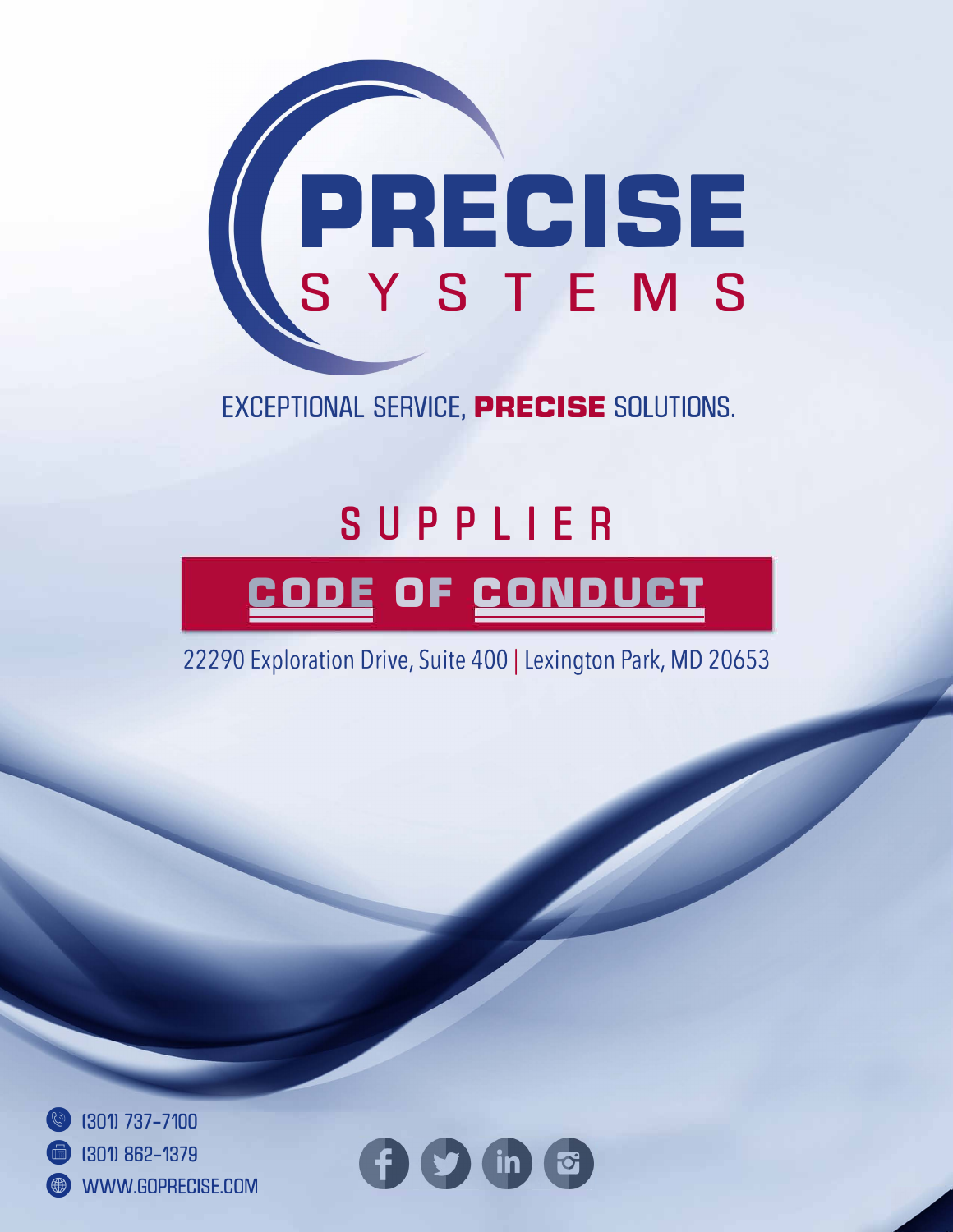#### **SUPPLIER CODE OF CONDUCT**

#### **SUPPLIER EXPECTATIONS**

Precise Systems (Precise) philosophy has been and will always be to sustain the highest possible business ethics in the pursuit and performance of business activities. As a partner to Precise, it is the expectation our suppliers will also conduct business dealings with the highest degree of honesty and integrity, including interactions with employees, fellow partner companies, Precise, customers, and our community. Commensurate with the size and nature of their businesses, we expect our suppliers to have management and business systems to support compliance with all applicable laws, regulations, and the highest possible business ethics. We expect Suppliers to comply with FAR 52.203-13 as appropriate and actively encourage them to implement their own written Code of Conduct and Business Ethics and flow down the principles of that code to their suppliers and subcontractors.

This document expresses the expectations Precise Systems holds for all Precise suppliers, subcontractors, consultants, and vendors in delivering services and/or goods to Precise and our ultimate customers, including the United States Government.

#### **THE PRECISE EXPECTATIONS OF OUR SUPPLIERS**

#### COMPLIANCE WITH THE LAW

Precise expects its' suppliers to maintain full compliance with all laws and regulations applicable to their business, including local laws and regulations outside the United States where the Supplier conducts business or maintains a place of business.

#### **QUALITY**

Precise provides Exceptional Service and Precise Solutions to our customers. Suppliers must take due care to ensure their work product meets our company's quality standards. We expect our suppliers to have quality assurance processes in place to identify defects and implement corrective actions and facilitate the delivery of a product whose quality meets or exceeds the contract requirements. In addition, is our expectation that Supplier will maintain a motivated and highly skilled workforce, strive to deliver defect-free products and exceptional services, and enhance customer satisfaction and loyalty by exceeding requirement and expectations.

#### ACCURATE RECORDS

Suppliers are to create and maintain accurate records and not alter any record entry to conceal or misrepresent the underlying transaction represented by it. Documents should be retained based on applicable retention requirements. Suppliers performing as U.S. Government contractors (whether direct or indirect) must comply with the requirements in FAR 4.703. Suppliers that are performing as or fulfilling a U.S. Government role in their prescribed work must comply with the records requirements of the affected agency and any relevant National Archives and Records Administration (NARA) requirements that apply to that agency.

#### TIMEKEEPING

All hours worked and billed in support of a Government contract must be accurately recorded and charged appropriately in accordance with the terms of the Supplier's agreement. This or similar language must be flowed down to suppliers at all tiers where billable labor is part of the Supplier's work scope.

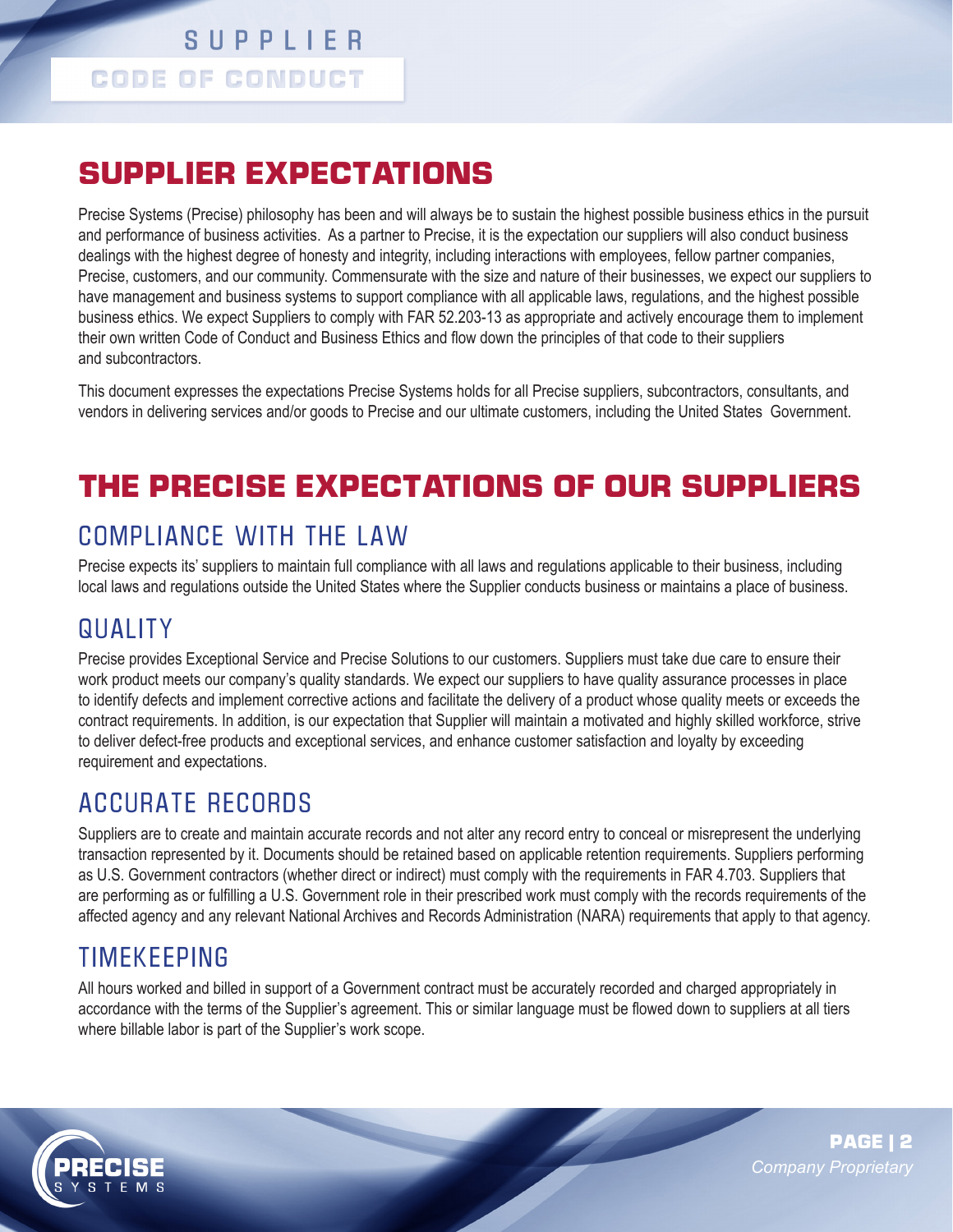#### **SUPPLIER CODE OF CONDUCT**

#### WORKPLACE AND EMPLOYMENT PRACTICES

#### *Precise Systems expects our suppliers to:*

- **•** Ensure their employees are afforded an employment environment that is free from physical, psychological, and verbal harassment or other abusive conduct.
- Provide equal employment opportunity to its employees and applicants for employment, without regard to race, ethnicity, religion, color, sex, national origin, age, military veteran status, ancestry, sexual orientation, gender identity or expression, marital status, family structure, genetic information, or mental or physical disability, so long as the essential functions of the job can be competently performed with or without reasonable accommodation.
- Maintain a workplace free from illegal use, possession, sale, or distribution of controlled substances.<br>• Foster an inclusive work environment where individuals are treated with dignity and respect
- **•** Foster an inclusive work environment where individuals are treated with dignity and respect.
- **•** Perform work in an environment that is free from harassment or other abusive conduct.
- **•** Not engage in the use of forced or bonded labor, slavery, or trafficking of persons.
- **•** Comply with applicable laws and regulations on pay, benefits, working hours, health, welfare and safety, and the rights of individuals to join trade unions and participate in collective bargaining.
- Provide employees and third parties with access to adequate reporting channels to seek advice or raise legal or ethical concerns without fear of retaliation, including opportunities for anonymous reporting.
- Take action to prevent, detect and correct retaliatory actions.

Suppliers should allow employees to freely choose to work or to leave employment. We also expect our suppliers to ensure that child labor is not used in the performance of work. The term 'child' refers to any person under the minimum legal age for employment where the work is performed.

#### ANTI-CORRUPTION

We expect our suppliers to comply with all relevant laws and regulations regarding anti-corruption including, where applicable, the Foreign Corrupt Practices Act and the UK Bribery Act. Precise Systems has a zero tolerance for any corrupt activity. Precise Systems will not tolerate corrupt activity involving government officials, our commercial business partners, or the receipt of bribes or kickbacks by Precise Systems personnel. We will not offer, give, or receive any payment, benefit or gift that may be construed as a bribe, for any business purpose whether directly or through a third party.

Precise Systems expects its suppliers to be similarly intolerant of corrupt activity and to have appropriate and adequate procedures to prevent such activity from taking place. Precise Systems does not pay 'facilitation' payments and will not pay for the expediting of routine government activity unless there is a formal lawful fee schedule for expedited service, and we similarly expect that our suppliers will not make such payments in connection with any Precise Systems business.

#### ANTI-TRUST

Our suppliers must not fix prices or rig bids with their competitors. They must not exchange current, recent, or future pricing information or other non-public protected information with competitors. Our suppliers must refrain from participating in a cartel.

#### **GIFTS**

The exchange of business courtesies may not be used to again an unfair competitive advantage. In any business relationship, our suppliers must ensure the offering or receipt of any gift or business courtesy is permitted by law and regulation, these exchanges do not violate the rules and standards of the recipient's organization, and are consistent with reasonable marketplace customs and practices.

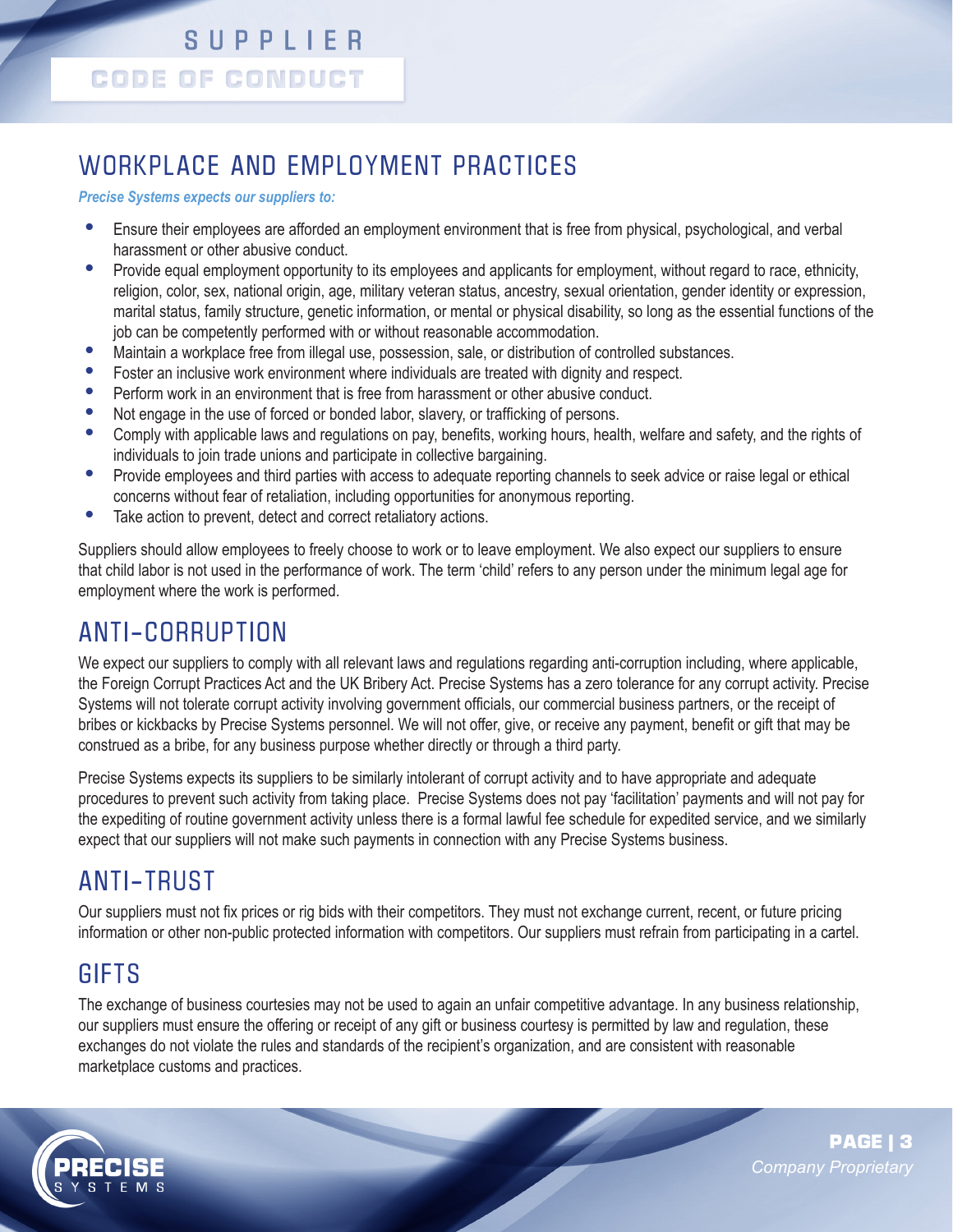#### INSIDER TRADING

Our suppliers and their personnel must not use material or non-publicly disclosed information obtained in the course of their business relationship with us as the basis for trading or enabling others to trade in the securities of our company or those of any other company.

#### MONEY-LAUNDERING

Suppliers shall maintain the appropriate mechanisms to ensure neither it nor its employees use the Supplier's relationship with Precise System to disguise the sources of illegally obtained funds.

#### CONFLICTS OF INTEREST

We expect our suppliers to avoid all conflicts of interest or situations, giving the appearance of a potential conflict of interest in their dealings with our company. We expect our suppliers to notify all affected parties in the event an actual or potential conflict of interest arises, whether organizational or personal. This includes a conflict between the interests of our company and own interests or those of close relatives, friends, or associates. This or similar language must be flowed down to lower-tier suppliers. Any potential conflict must be disclosed to the Supplier's contractual representative and vetted in advance of any such performance.

#### TIMELY PAYMENTS

We expect our suppliers to pay their suppliers on time in accordance with agreed contractual payment terms.

#### INFORMATION PROTECTION, PERSONAL, CONFIDENTIAL AND PROPRIETARY INFORMATION

We expect our suppliers to protect sensitive information, including confidential, proprietary, and protected personal information. Information should not be used for any purpose other than the business purpose for which it was provided without prior authorization. Where such information is held or transferred electronically, we expect our suppliers to implement appropriate IT cybersecurity and notify us of any suspected or actual data breaches. We expect our suppliers to comply with applicable intellectual property rights and data privacy laws. Suppliers must protect the confidential and proprietary information of others, including personal information, from unauthorized access, destruction, use, modification, and disclosure through appropriate physical and electronic security procedures. Suppliers must comply with all applicable data privacy laws. Supplier is expected to utilize necessary physical and electronic security measures to protect such information against unauthorized access, use, destruction, modification, or disclosure and ensure compliance with DFARS clause 252.204-7012 – Safeguarding Covered Defense Information, when applicable. Suppliers shall provide an extension of this requirement to all sub-tier sources they employ.

#### ENVIRONMENT

Our suppliers are to operate in a manner that actively manages risk, conserves natural resources, and protects the environment. We expect our suppliers to apply environmental management system principles to establish a systematic approach to managing risks/hazards. This system will also provide opportunities associated with the environment, including potential risk from regulatory non-compliance, reputation loss, and opportunities for business growth through operational and product stewardship. Suppliers should protect the health, safety, and welfare of their people, visitors, and others who may be affected by their activities.

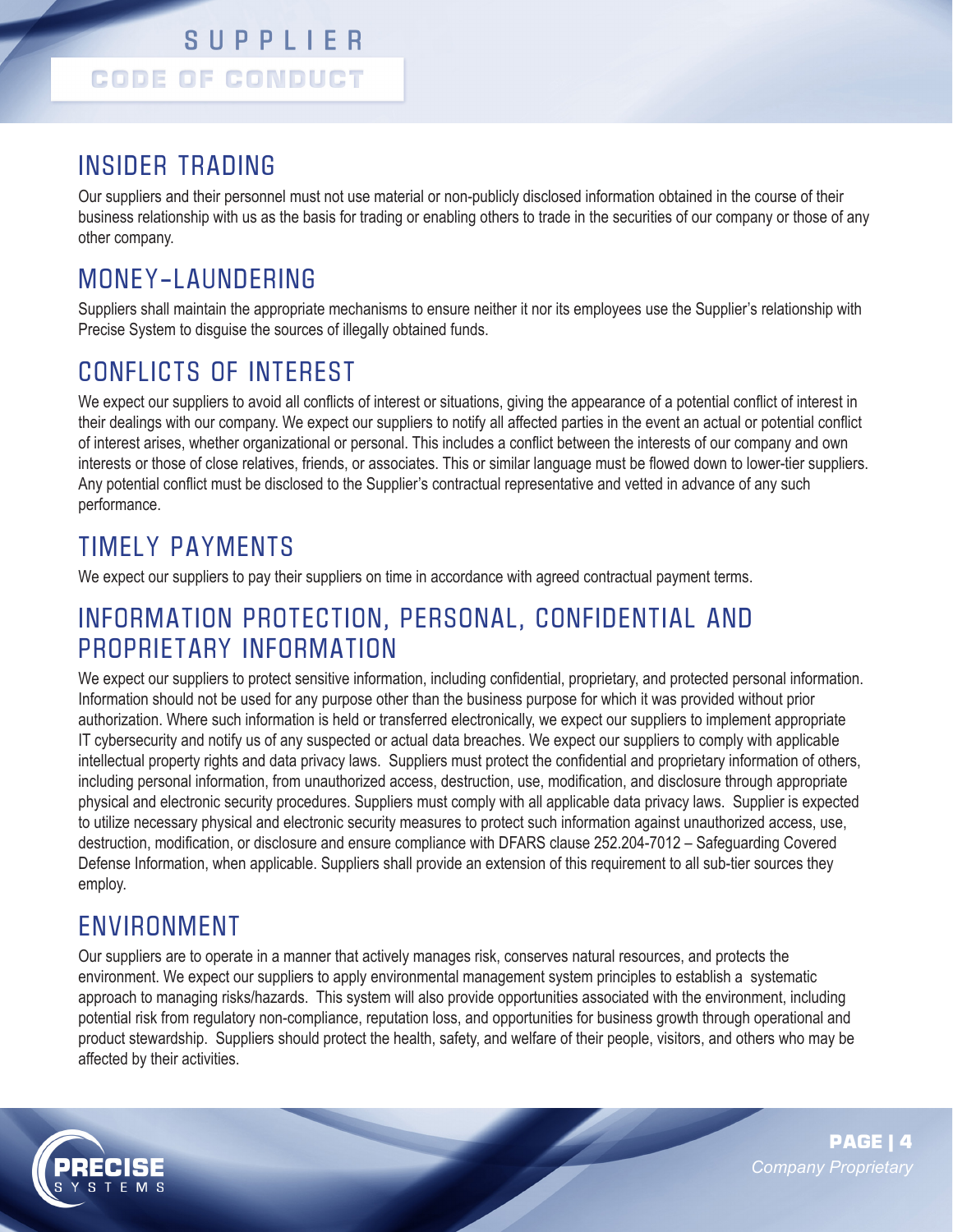#### GLOBAL TRADE COMPLIANCE

When applicable, suppliers are encouraged to implement practices and procedures to ensure the security of their supply chains in accordance with the Customs-Trade Partnership Against Terrorism initiative of the U.S. Department of Homeland Security this includes, but not limited to::

- *a.* **Import/Export –** Supplier is expected to ensure its business practices are in accordance with all applicable laws, regulations, and directives governing the import of export of parts, components, technical data and defense items or services, including the requirement to register with the U.S. State Department's Directorate of Defense Trade Controls if Supplier is either a manufacturer or an exporter of defense articles.
- *b.* **Anti-Boycott** Our suppliers must not participate in, cooperate with, or further the cause of any unsanctioned foreign economic boycott, in accordance with the 1977 Export Administration Act and the 1976 Tax Reform Act.
- *c.* **Conflict Minerals** Suppliers must adhere to Federal laws and regulations requiring reporting companies to make specialized disclosure and conduct due diligence concerning their use of conflict minerals that may have originated in the Democratic Republic of the Congo (DRC) or an adjoining country. We expect our suppliers to develop due diligence processes to meet our obligations to ensure all products are responsibly manufactured.
- *d.* **Counterfeit Components** We expect our suppliers to develop, implement, and maintain methods and processes appropriate to their products to prevent counterfeit parts and materials being delivered. Effective processes should be in place to detect, report, and quarantine counterfeit parts and materials and avoid such parts re-entering the supply chain. We expect our suppliers to only use parts from Original Equipment or Component Manufacturers or their authorized sources and comply with applicable laws, regulations, and industry 'best practice' protocols when conducting business with Precise.

#### ETHICAL VIOLATIONS

- *a.* **Whistleblower Protection** We expect our suppliers to provide their employees with avenues for raising legal or ethical issues or concerns without fear of retaliation. We expect our suppliers to take action to prevent, detect, and correct any retaliatory actions.
- *b.* **Consequences for Violating these Expectations** In the event of a violation of any of the above expectations, we may pursue corrective action to remedy the situation. In the case of a breach of law or regulation, we may be required to report those violations to proper authorities. We reserve the right to terminate our relationship with any supplier under the terms of the existing procurement/purchasing contract.

### **ETHICS HOTLINE**

If a supplier or its' employee has a concern regarding the expectations or suspects a violation of the Precise Code of Business Ethics and Conduct, The Supplier Code of Conduct or any law or regulation applicable to Precise System, email *Compliance@GoPrecise.com* or reports can be made anonymously by calling **1-8**05-392-5105.

#### GENERAL DISCLAIMER

This document is in no way intended to conflict with or modify the terms and conditions of any existing employment, subcontract, purchase order, or other applicable agreement. In the event of a conflict, suppliers must first adhere to applicable laws and regulations, then terms and conditions of any applicable agreement, followed by terms of this Code.